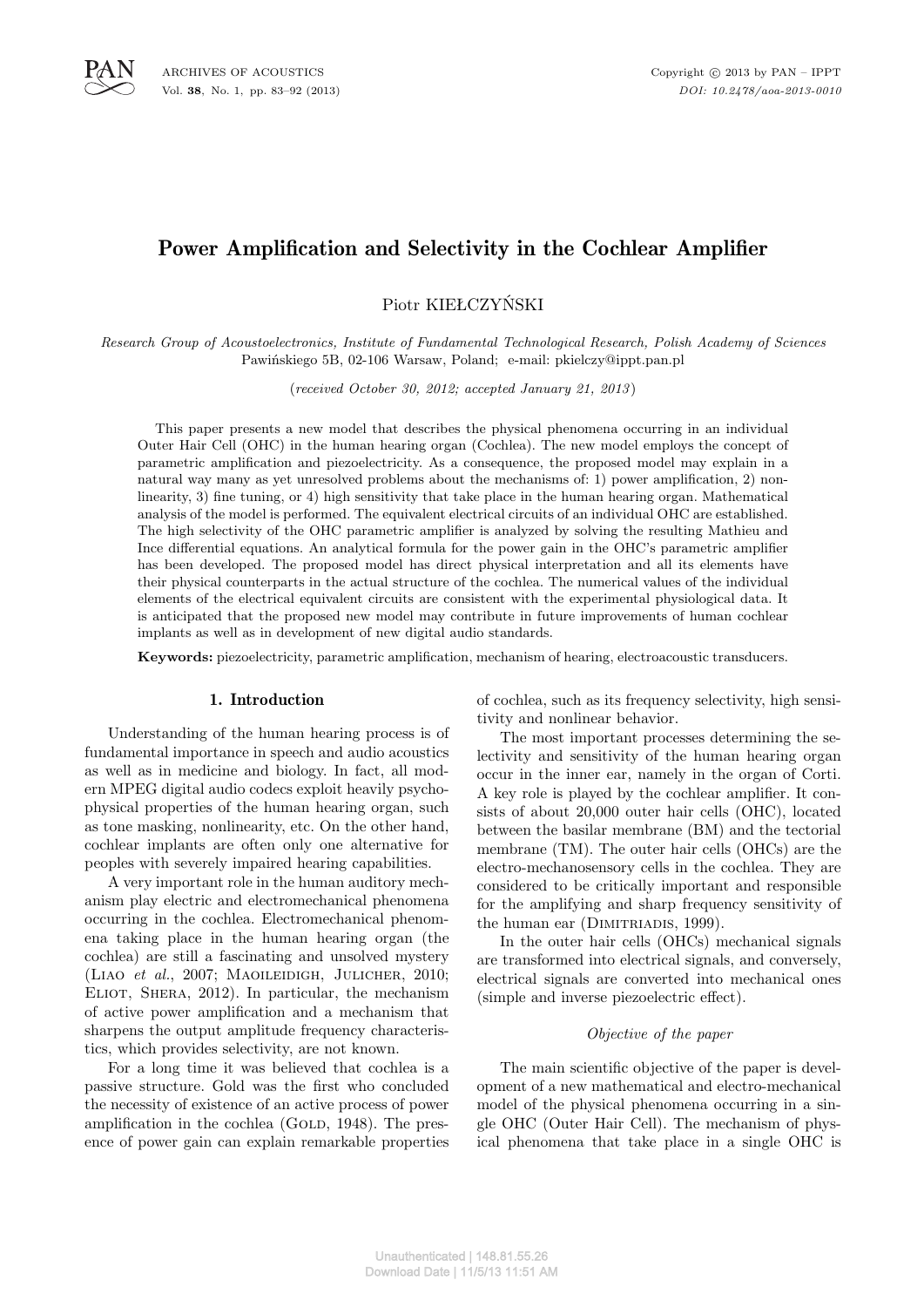still not fully understood and described, even though it was, and is the subject of an intense research in many renowned scientific institutions worldwide. Among others, it is also not known as yet, the role of individual components occurring in a single OHC, such as e.g., the nonlinear capacitance.

The existing models describing the operation of a single OHC are incomplete and do not exactly correspond to physical phenomena occurring in a single OHC (LIU, NEELY, 2009; COHEN, FURST, 2004; Mountain, Hubbard, 1994; de Boer, 1995). In fact, there are a few models describing the phenomenon of power amplification . However, these models are phenomenological in nature and to large extend speculative (Shera, 2007).

In this paper the author presents a new physical model for outer hair cells (OHCs) in the cochlea, which are represented by hollow piezoelectric cylinders with nonlinear mechanical and electrical properties.

A key element of the proposed model is the parametric amplifier composed of a nonlinear capacitance and other physical elements that are components of a single OHC.

The author proposes a new theory of power amplification in the outer hair cells (OHCs) embedded in the cochlea using (known in electronics and physics) concept of parametric amplification (Louisell, 1960). In fact, the nonlinear capacitance that occurs between the inner and outer surfaces of the OHC constitutes a nonlinear reactive element of the proposed parametric amplifier. This nonlinear capacitance is a crucial element of the proposed OHC's parametric amplifier model.

In the present work the author provides the theory of power gain and selectivity (sharpness of frequency characteristics) that occur in a single OHC treated as a parametric amplifier. A quantitative analysis of the processes of power amplification and selectivity, which occur in the parametric amplifier based on a single OHC, was carried out. The proposed new model of operation of an individual OHC, compared to so far existing models, is entirely original.

### *Properties of the model*

The proposed model has direct physical interpretation and is not only a mathematical formalism. All elements of the OHC's model have their counterparts in the real structure of the cochlea. Physical explanation of the role that play the individual components of a single OHC, including the role that plays nonlinear capacitance, is given.

The developed parametric amplification model may describe in a natural way the following effects and phenomena occurring in the human cochlea:

1) how mechanical signals are transformed into electrical signals and *vice versa* (direct and inverse piezoelectric effect),

- 2) how power amplification phenomenon occurs in an input electromechanical amplifier, by the operation of the input electromechanical transistor,
- 3) in which manner, sharpening of the output characteristics and power amplification due to parametric amplifier operation takes place,
- 4) how operates the input electroacoustic transducer (electromechanical transistor or electromechanical control element). Operation of the electromechanical transistor will be the subject of the next publication.

### *State of the art*

Cochlear modeling has a long tradition, beginning with Helmholtz in 1863, who was the first to elaborate an anatomically motivated cochlear model (the so-called resonance tonotopic model) (HELMHOLTZ, 1954). The essentials of this model were confirmed by von Bekesy's physiological measurements performed some half a century later (1928). He observed traveling acoustic waves along the cochlear basilar membrane (von Bekesy, 1960). Von Bekesy's discovery gave rise to formulation of a passive hydrodynamic model.

GOLD (1948) hypothesized that cochlear tuning and selectivity is the result of a feedback system consisting of a mechanical-to-electrical transduction process coupled to a piezoelectric-like electric-tomechanical one. A number of models of cochlear mechanics have been proposed, which incorporate some form of the feedback enhancing sensitivity and frequency selectivity. In these models the details of the electromechanical properties of the OHC are not included, but rather the OHC role is simulated via a force acting on the basilar membrane. Gold further assumed that an active process in the cochlea is similar to that taking place in regenerative or superregenerative receivers that can provide power amplification.

Recently, in 2000 Eguiluz et al. introduced a Hopf bifurcation concept to describe observed experimental phenomena (EGUILUZ *et al.*, 2000; CAMALET *et al.*, 2000). In this model an active amplifier is represented by a set of mechanosensors, which are maintained at the threshold of an oscillatory (Hopf) instability.

However, this concept is very complicated mathematically and unphysical. In practice, this type of amplifiers (Hopf) can be unstable, generates large amount of noise and is characterized by low fidelity of signal reproduction.

The existing so far models (Ramamoorthy *et al*., 2007; Deo, Grosh, 2005; Rattay *et al.*, 1998; Magnasco, 2003) of the hearing processes are often complex and incomplete, without direct representation in the human auditory organ.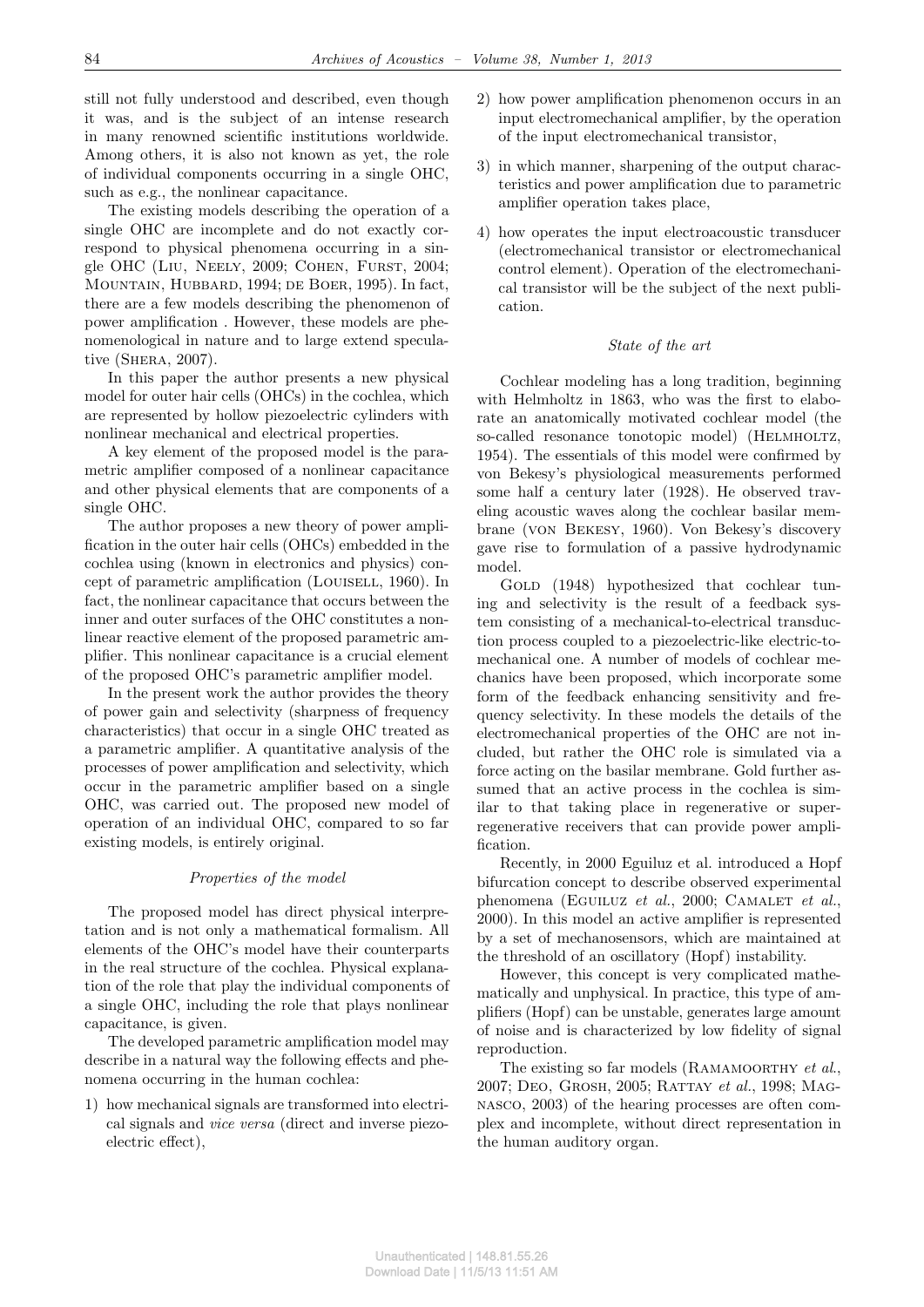### *Assumptions*

In the proposed model of an individual OHC it is assumed that:

- 1) the energy for power amplification is taken from the (DC) voltage source (the endolymphatic potentials),
- 2) the input and output circuits of the OHC's amplifier are electro-mechanical circuits,
- 3) the input and output signals are mechanical (acoustic) signals,
- 4) signal processing, power amplification and tuning take place on the electrical side. Input and output mechanical (acoustic) signals are transformed into electrical side and *vice versa* through the piezoelectric effect,
- 5) each individual OHC along with surrounding structures of the TM and the BM can be regarded as an active electromechanical OHC's resonant circuit that has one characteristic frequency (CF), at which it can perform resonance vibrations,
- 6) an individual OHC acts as a sensor (transforms an input acoustic signal into an electrical signal), actuator (transforms an output electrical signal into a mechanical displacement), piezoelectric electroacoustic transducer, power amplifier and the parametric amplifier,
- 7) each individual OHC together with adjacent regions of the TM and the BM can be treated as an electromechanical OHC's parametric receiver.

#### *OHC's parametric amplifier*

Electromechanical parametric amplifier established on the basis of a single OHC performs the following functions:

- 1) amplifies the power of the input acoustical (electrical) signal,
- 2) increases the amplitude of the input acoustical (electrical) signal,
- 3) enhances the selectivity of the OHC's receiver (larger Q-factor),
- 4) improves the sensitivity of the OHC's receiver.

In this article, a physical model of a single OHC and electrical equivalent circuits (series and parallel) of a single OHC, operating as a parametric amplifier, are presented.

The selectivity of the OHC's parametric amplifier is analyzed by solving differential equations of the Mathieu and Ince type.

Analytical formula for power gain that occurs in the OHC's parametric amplifier has also been derived.

Elements of the developed model are uniquely linked to the physical elements that are present in a single OHC and in the whole cochlea, and to the physical phenomena occurring in a single OHC and in the inner ear (electromotility, the flow of ionic currents, piezoelectricity, nonlinear capacitance, stereocilia movements, movements of the basilar and tectorial membrane, nonlinear effects, metabolic processes in the stria vascularis, etc.).

The proposed model is a physical model, not a phenomenological model. Phenomenological models are constructed so as to match the input and output characteristics. By contrast, in the proposed model, the numerical values of the individual elements of the electrical equivalent circuit are consistent with the physiological data.

The development of mathematical and electronic base of physical model of a single OHC will enable designing of a new generation of hearing aids and cochlear implants, more functional and efficient than those used today. The results obtained in this paper can be used to design various types of electro-acoustic devices, musical instruments and audio coding systems, new in relation to currently existing codecs of the MP-3 type.

The outline of this paper is as follows. Section 2 presents a new electromechanical model for an individual outer hair cell. Section 3 shows electrical equivalent circuits of an OHC's electromechanical resonator operating as a parametric amplifier. Analysis of the selectivity of an OHC's parametric amplifier is included in Sec. 4. Section 5 describes parametric mechanism of power amplification in the cochlea. Conclusions and directions for future research are given in Sec. 6.

## 2. Proposed electromechanical (physical) model of an individual OHC

An individual OHC is a complex electromechanical system. To describe physical phenomena occurring in the cochlea the following concepts are used:

- 1) piezoelectricity,
- 2) the ionic currents,
- 3) the transistor effect,
- 4) nonlinear capacitance,
- 5) parametric amplifier.

Electrical and mechanical phenomena that occur in a single OHC are mutually coupled via the piezoelectric effect (Weitzel *et al*., 2003). An individual OHC can be represented by a hollow piezoelectric cylinder with a nonlinear capacitance between inner and outer surface of the OHC, located between the BM and TM in the cochlea, see Fig. 1. OHCs have a diameter of 9 microns and a length that ranges from 20 microns to 90 microns depending of their location in the cochlea.

The OHC's capacitance consists of the linear and nonlinear component (Iwasa, 1994). The nonlinear component is due to movement of localized charges and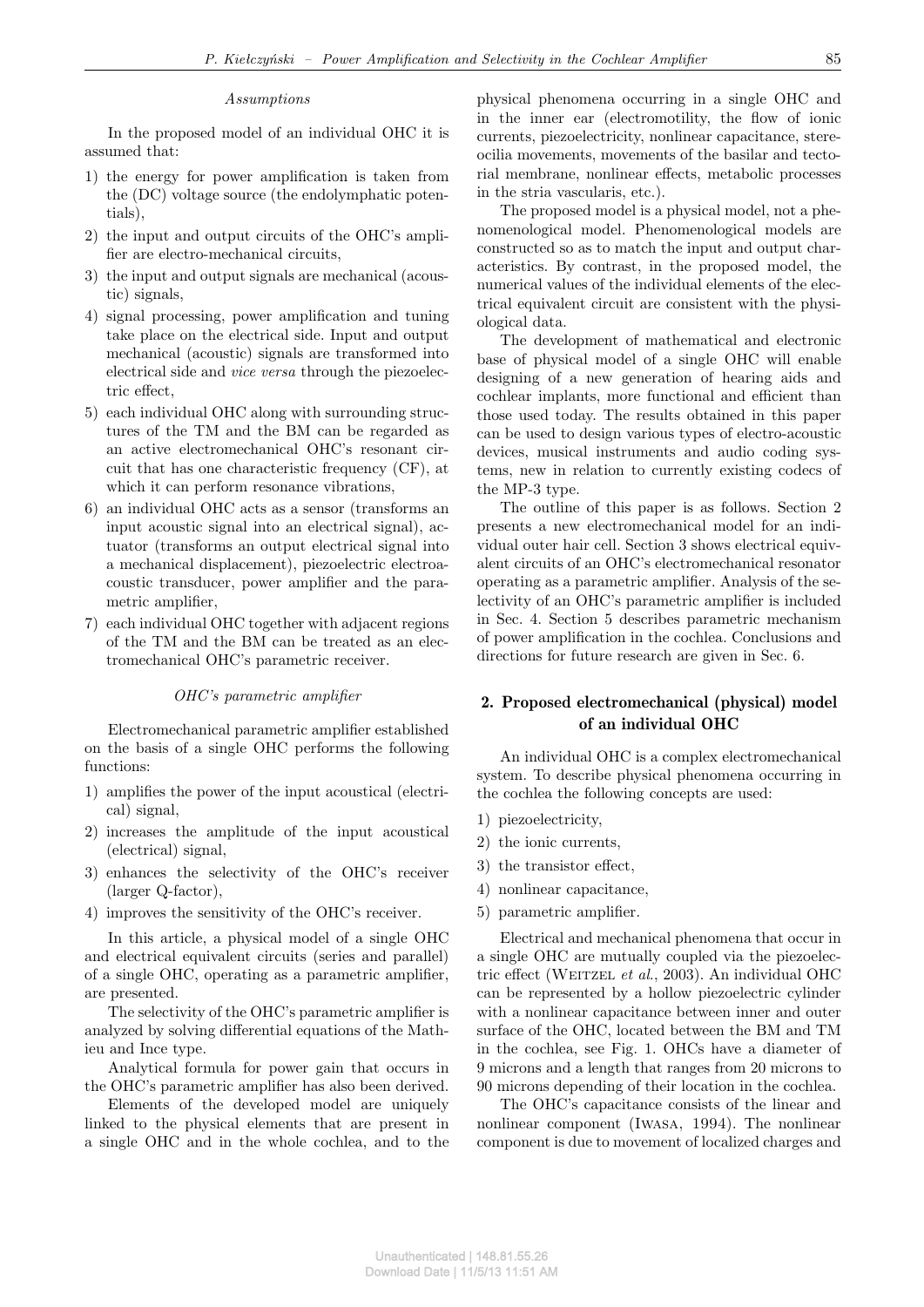

Fig. 1. Hypothetical simplified electro-mechanical diagram of a single OHC operating as a parametric amplifier.  $F(t)$  – represents the input acoustic signal, *Z<sup>L</sup>* represents the electrical load impedance,  $C(u)$  – is a nonlinear capacitance.

is a prominent feature of the OHC (SPECTOR, 2005). The magnitude of the nonlinear component is comparable to that of the linear component. Non-linear (voltage-dependent) capacitance measured across the inner and outer cylindrical surfaces of the OHC is one of the major features of the electrical behavior of the OHC. From the circuit theory point of view this capacitance is a nonlinear reactive element. The capacitance varies like a bell-shaped function with respect to changes in transmembrane voltage.

Here, the sequence of the physical phenomena that occurs in an individual OHC is presented:

- 1. The incoming acoustic signal sets in motion the BM and TM.
- 2. The movement of BM acts on a considered OHC and causes its motion in relation to the TM. Consequently deflection of OHC' stereocilia occurs, what triggers the operation of electro-mechanical input transistor.
- 3. Subsequently, charging of nonlinear capacitance occurs. Electrical signal which pumps a nonlinear capacitance is represented by an AC current source  $(I(t) \sim \cos \omega t)$ . This source is produced by an input electromechanical amplifier, which is based on the electromechanical transistor. This transistor transforms changes in the mechanical deflection of stereocilia (see right side of Fig. 1) to the channel conductance variations and consequently to changes in the ion channel current  $(K^+$  ions) (OSPECK *et al.*, 2003). Here there is a power gain on a principle similar to the operation of the electronic (unipolar) field effect transistor with a modulated channel conductance. A thorough analysis of an electromechanical transistor will be the subject of future work.
- 4. The input driving signal is an acoustic (mechanical) signal (represented by the force  $F(t) \sim \cos \omega t$  or velocity  $v(t)$  acting on the piezoelectric tube from the basilar membrane (BM) side, (see left side of Fig. 1). Through the direct piezoelectric effect this input (acoustic) mechanical signal is transferred to

the electrical side as a voltage source  $E(t)$  and subsequently is amplified in the parametric amplifier based on a nonlinear capacitance  $C(u)$ . Power to the nonlinear capacitance is supplied by AC electric pump signal represented by a variable current source  $I(t)$ .

- 5. Electric signal amplified in a parametric amplifier, as an output electrical signal is dissipated (performs useful work) at the electrical load impedance  $Z_L$ . The output useful electrical signal is then transferred to the mechanical side by the inverse piezoelectric effect.
- 6. The resulting useful output signal is therefore the mechanical signal (force velocity or displacement). The power of this output mechanical signal can surpass many times the power of an input acoustic signal. Subsequently, this output mechanical signal acts on the Basilar Membrane (BM) and Tectorial Membrane (TM), and consequently also on the Inner Hair Cells (IHC). IHCs are sensors which transform mechanical signals into electrical signals (electric pulse trains).

Since the parametric amplifier is a highly selective system, so this amplifier can get a very narrow output characteristics (sharp tuning).

Summing up, the proposed OHC's model implies the following sequence of the physical phenomena occurring in an individual OHC:

- 1) incoming acoustical signal *⇒*,
- 2) basilar membrane movement *⇒*,
- 3) mechanical stimulation (deflection) of stereocilia *⇒*,
- 4a) small "ac" voltage signal generation in the OHC due to the direct piezoelectric effect (at the BM  $side) \Rightarrow$ ,
- 4b) ion channels activation and inactivation (at the TM side) *⇒*,
- 5) operation of the input electromechanical transistor,
- 5a) "ac" current source generation *⇒*,
- 6) pumping of the nonlinear capacitance *⇒*,
- 7) parametric amplification of the power of the small "ac" input voltage signal *⇒*,
- 8) inverse piezoelectric effect *⇒*,
- 9) large axial mechanical displacement of the OHC *⇒*,
- 10) augmentation of the basilar and tectorial membrane mechanical displacement (output useful mechanical signal) *⇒*,
- 11) IHCs (inner hair cells) movement *⇒*,
- 12) generation of sequences of electrical impulses in neurons.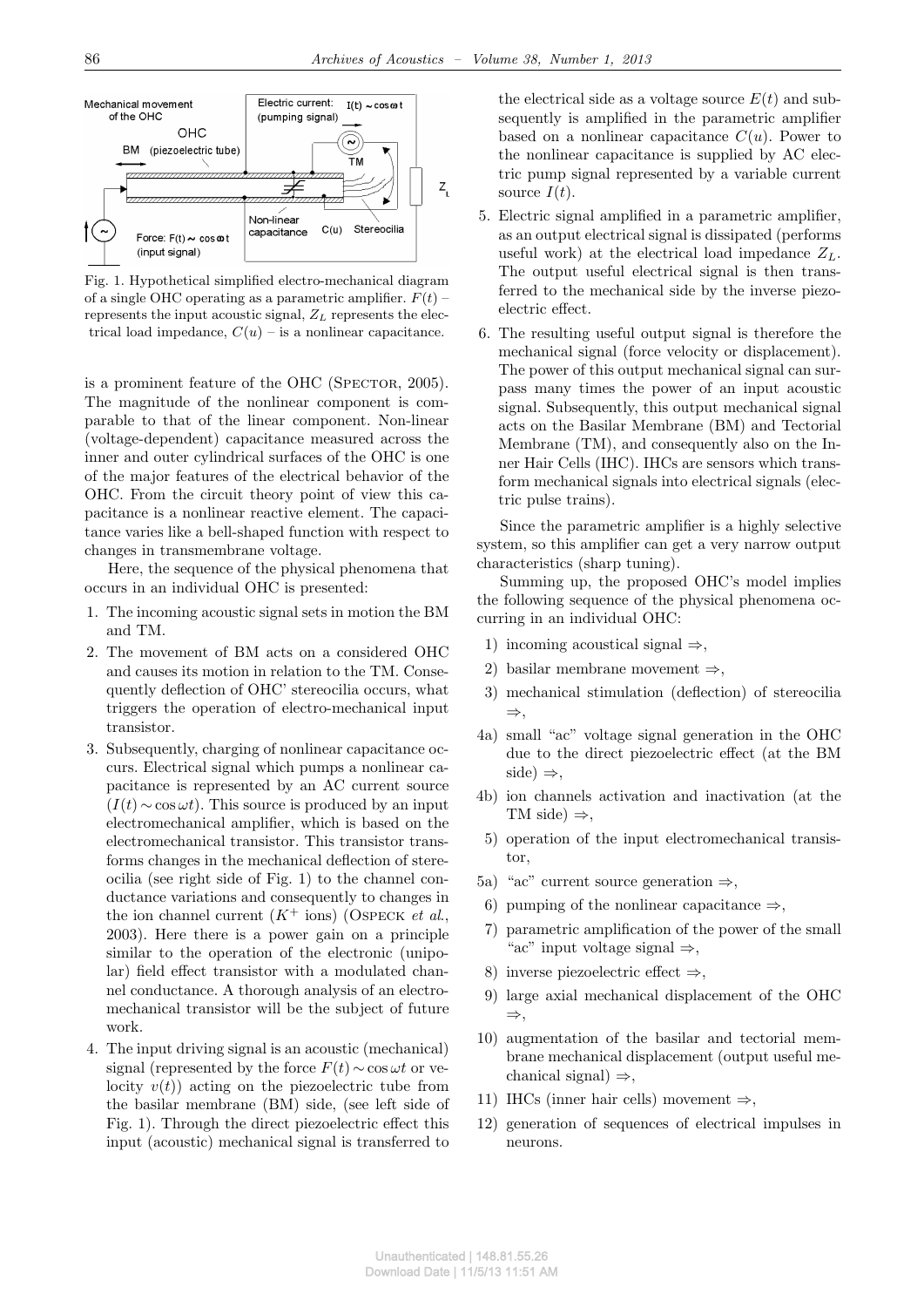# 3. Electrical equivalent circuits of an individual OHC

### *3.1. Non-linear equivalent circuit of an electromechanical OHC's resonator*

Analyzing an electromechanical system from Fig. 1, one can specify the following nonlinear electrical equivalent circuit (series) of a single OHC, see Fig. 2.



Fig. 2. Hypothetical simplified Thevenin electrical equivalent circuit of the OHC's parametric amplifier treated as a nonlinear oscillator. Circuit represents the operation of a single OHC.

In Fig. 2,  $E(t)$  represents an input electrical signal,  $C(u)$  is the sum of linear capacitance and nonlinear capacitance with a Gaussian bell shape voltage dependence,  $I(t)$  represents the pumping  $(AC)$  signal, *L* represents the loading mass of a single OHC along with the surrounding TM and BM areas,  $R_q$  is the resistance of the input electrical (source), *R<sup>s</sup>* represents losses of a nonlinear oscillator circuit, and *R<sup>L</sup>* is the load resistance.

Using the electrical equivalent circuit of Fig. 2, one can analyze the variations of the electrical variables such as voltage, current and charge flowing in the circuit, and as a consequence the course of the physical phenomena occurring in the individual OHC's resonators.

Elements of the resonant circuit (inductance *L*, linear and nonlinear capacitance, load resistance *RL*, loss resistance *Rs*, along with an input signal represented by the voltage source  $E(t)$ , and resistance  $R_g$ , and pumping signal  $I(t)$ , constitute the electrical equivalent circuit of an electromechanical parametric amplifier formed from an individual OHC. In this parametric amplifier, the energy flows from a strong pump signal  $I(t)$  to weak useful signal wave represented by  $E(t)$ .

By analyzing the circuit from Fig. 2, one can investigate the linear and nonlinear behavior of the OHC's parametric amplifier.

In this work a quantitative analysis of physical phenomena occurring in an individual OHC is performed, using the linearized model of the parametric amplifier based on a single OHC. Analysis of nonlinear effects occurring in a single OHC will be the subject of future work.

### *3.2. Linearized equivalent circuits of an OHC's resonator*

### *3.2.1. Series (Thevenin) equivalent circuit*

For moderate level of input driving signal, assuming that the pumping signal (represented by the current source  $I(t)$  is much larger than the input signal (represented by the voltage source  $E(t)$ ), the system from Fig. 2 can be linearized.

Consequently, one arrives at the equivalent circuit such as in Fig. 3. In this circuit,  $C'_0 = C_{\text{Lin}} + C_0$  is the static component of an overall capacitance of the OHC's resonator.  $C(t)$  is a time varying transmembrane capacitance resulting from the pumping of the nonlinear capacitance by the electrical current  $I(t)$ , see Fig. 2. Inductance *L* represents the inertial effects in the OHC's resonator. Resistance  $R_s$  represents losses in the OHC's resonator.  $E(t)$  is the driving voltage generated by an input force  $F(t)$  and transformed into the electrical side through the direct piezoelectric effect.  $R_L$  is the load resistance, and  $R_q$  is the resistance of an input voltage source.



Fig. 3. Linearized (lumped-element) Thevenin electrical equivalent circuit of an individual OHC operating as an electromechanical resonator.

Differential equation that describes the flow of charge in the circuit of Figure 3 is a linear differential equation with variable coefficients:

$$
\frac{\mathrm{d}^2 q}{\mathrm{d}t^2} + \frac{\omega_0}{Q_{\text{pass}}} \frac{\mathrm{d}q}{\mathrm{d}t} \n+ \omega_0^2 \left( 1 - \frac{2C_1}{C_0'} \cos 2\omega t \right) q = \frac{1}{L} E(t), \qquad (1)
$$

where  $q$  is the electric charge flowing in the circuit,  $\omega_0$  is the angular resonant frequency  $(\omega_0^2 = 1/LC'_0)$ , and *Q*pass is the quality factor of the passive resonant circuit  $(Q_{\text{pass}} = \omega_0 L/(R + R_g)).$ 

Equation (1) is an inhomogeneous differential equation of the Mathieu type. This equation describes the operation of the parametric OHC's amplifier for moderate levels of driving input signals.

By solving Eq. (1) one can determine the electric charge, current and voltage distribution in the circuit and describe the electrical and electromechanical properties of the OHC's resonator (e.g., obtain the output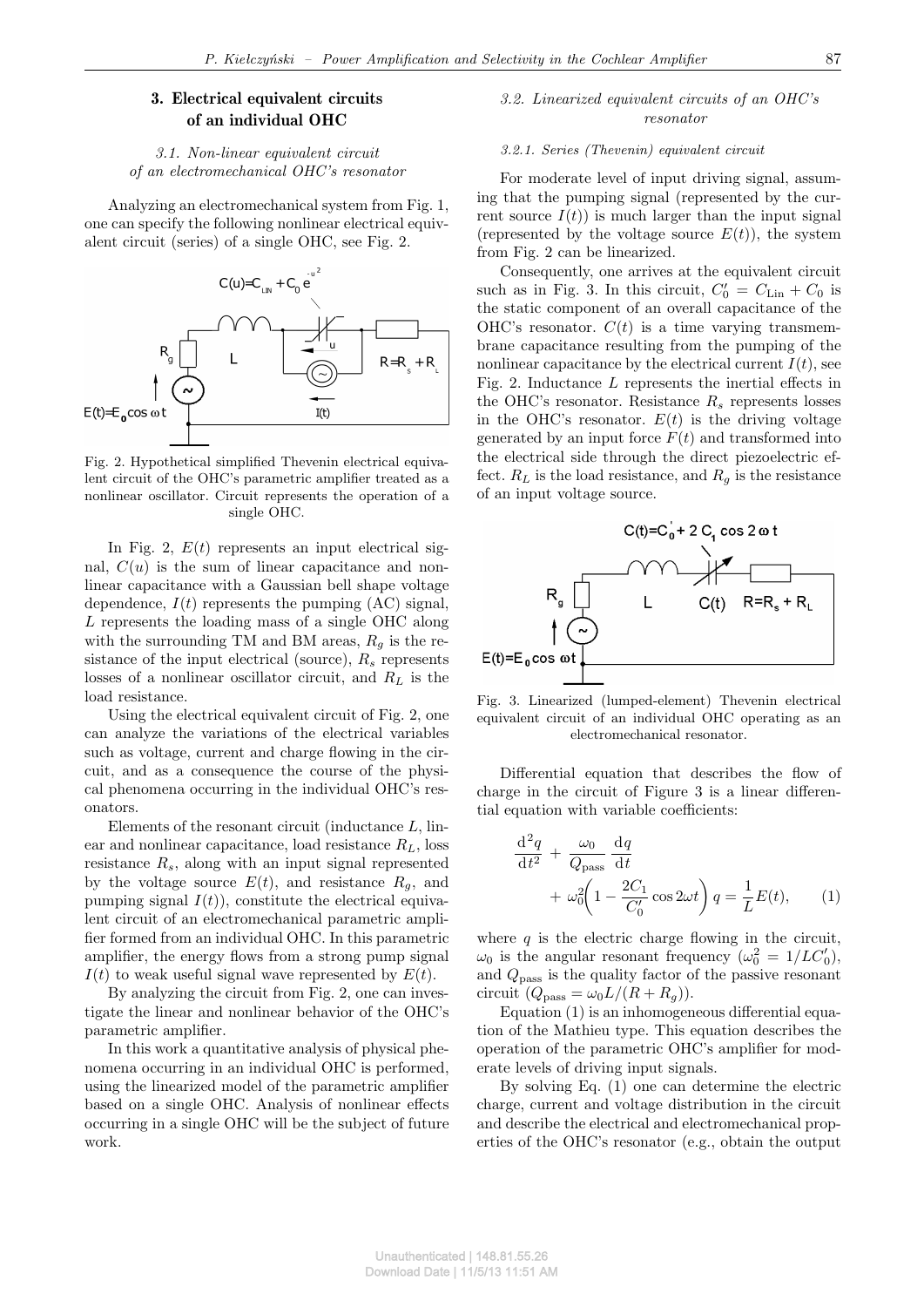frequency amplitude characteristics, power amplification etc.).

### *3.2.2. Parallel (Norton) equivalent circuit*

A parallel (Norton) equivalent circuit of an individual OHC (see Fig. 4), similar to the series equivalent circuit from Fig. 3, can also be specified.



Fig. 4. Norton linear equivalent circuit of a degenerate OHC's parametric amplifier.

 $I_g$  is the source current,  $G_g$  is the source conductance,  $G_L$  is the load conductance,  $G_s$  is the loss conductance , *L<sup>s</sup>* is the inductance of the OHC's resonator,  $C(t)$  is a time varying capacitance.

As shown in Fig. 4, the input electric signal represented by the current source  $I_g$  of admittance  $G_g$ is amplified in the parametric amplifier (formed with a time-variable capacitance). After amplification, this signal is dissipated as the useful signal at the output load conductance *GL*. The useful output power is then transformed (through the inverse piezoelectric effect) to the mechanical side, where it performs useful work on the TM and BM, which in turn will stimulate further IHCs.

Applying Kirchhoff's laws to the circuit from Fig. 4, the following differential equation that describes voltage  $(u_1)$  changes in the circuit is obtained:

$$
1/\omega_0^2 \left(1 + \frac{2C_1}{C'_0} \cos 2\omega t\right) \frac{\mathrm{d}^2 u_1}{\mathrm{d}t^2} + L_s \left(G_w - 4C_1 \omega \sin 2\omega t\right) \frac{\mathrm{d}u_1}{\mathrm{d}t} + u_1 = L_s \frac{\mathrm{d}I_g}{\mathrm{d}t}, \quad (2)
$$

where  $G_w = G_g + G_L + G_s$ ,  $C'_0 = C_{\text{Lin}} + C_0$ ,  $\omega_0^2 =$  $1/L_s C'_0$ .

Equation (2) is a nonhomogeneous differential equation of the Ince type. Solving this differential equation Eq. (2), one can also determine the time course of the voltage  $u_1$  on the load conductance, output frequency characteristics, and power gain.

# 4. Selectivity (sharpening of frequency characteristics)

Single OHC with adjacent areas of the BM and the TM acts as a selective parametric power amplifier of an input acoustic signal. In addition to power, the amplitude of the input signal (deflection, velocity or voltage) is also amplified. Consequently, amplification of the input signal amplitude is also accompanied by an increase in the quality factor of the OHC's resonance vibrating circuit. This makes it also narrower resonance curve of the oscillating OHC's resonant circuit.

The result of the input signal power gain is:

- 1) increasing the level of the input signal (displacement, velocity, amplitude or current),
- 2) enhancing the sensitivity of the OHC's receiver,
- 3) improving the selectivity of the OHC's receiver (higher quality factor).

Damped Mathieu differential equation Eq. (1) describes the behavior of the resonant OHC's parametric amplifier. By solving this equation one can determine the selectivity of the resonant circuit from Fig. 3. For this purpose, Eq. (1) was solved numerically (for various values of frequency about the resonant frequency  $f<sub>0</sub>$ ) using Mathcad software package. In this way, the resonant curve of Fig. 5 was obtained. Also one gets a similar curve by solving the differential equation of the Ince type Eq. (2).



Fig. 5. Sharpening of the resonant curve of the OHC's electromechanical resonator due to the parametric amplification. Curve  $1$  – passive vibrations, curve  $2$  – active vibrations.  $f_0$  is a resonant frequency.

The following parameters of the damped vibrating parametric system from Fig. 3 were assumed in the numerical calculations:

$$
f_0 = \omega_0/2\pi = 1000
$$
 Hz,  $Q_{\text{pass}} = 12$ ,  
 $C_1/C'_0 = 0.075$ .

The above data were chosen according to the physiological data given in (WEITZEL *et al.*, 2003; OSPECK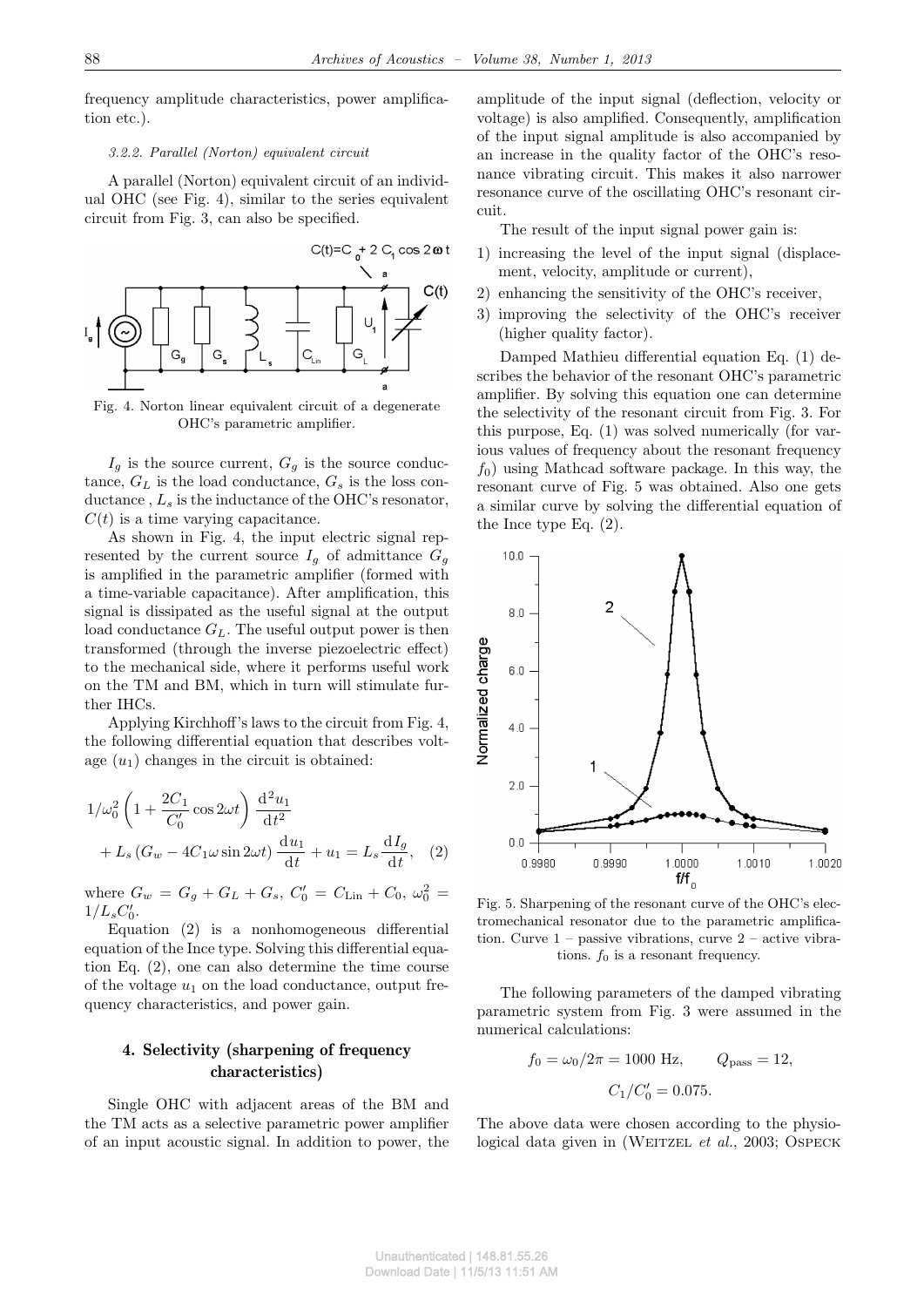*et al*., 2003; Liu *et al*., 2006; Reinchenbach *et al.*, 2010).

Consequently, the resonant curves representing the vibrating OHC's structure were derived in two cases a) passive vibrations of the OHC's structure without parametric effect (curve 1), and b) active vibrations of the OHC's resonator with the parametric amplification  $(curve 2)$ , see Fig. 5.

It can be seen in Fig. 5, that the resonant curve of the circuit with the variable capacitance and parametric amplification (curve 2) has a higher selectivity (bandwidth is about 10 times narrower), and higher quality factor  $(Q_{\text{act}} = 10 \cdot Q_{\text{pass}})$  compared to the resonance curve without the parametric amplification  $(curve 1)$ .

The amplitude of the amplified signal (active vibration) at the resonant frequency  $f_0$  is 10 times larger than the amplitude of the signal that is not subject to parametric amplification (passive vibration).

Numerical calculations show that the level of the amplitude near the resonant frequency and the quality factor augment with the increase in capacitance modulation ratio  $C_1/C'_0$ .

### 5. Power gain in the OHC's parametric amplifier

The physical mechanism of power amplification in the cochlea is not yet known. As a result, there is no a satisfactory quantitative theory of the power gain occurring in the cochlea. The existing attempts to explain this phenomenon are rather qualitative, descriptive and nonphysical.

In the model presented in this paper the phenomenon of power amplification in an individual OHC resonator is explained using the concept of the parametric amplification. In order to calculate the power gain of the OHC's parametric amplifier, a parallel Norton equivalent circuit from Fig. 4 is used.

The input power amplification in the electromechanical OHC's amplifier occurs in two stages 1 and 2, described below.

The incoming input acoustic signal acts on an individual OHC from the BM side and TM side simultaneously. As a results, the following sequence of events will take place in the OHC:

1. BM movement sets in motion a considered OHC. The movement of an OHC in relation to the TM causes deflection of its stereocilia. The movement of the stereocilia initializes the influx of *K*<sup>+</sup> ions into the OHC and consequently triggers the operation of an electromechanical input transistor. This transistor in turn amplifies the power of the input signal, and as a consequence loads the nonlinear OHC's capacitance  $[C(u)]$  from Figs. 1, 2, and also  $C(t)$  from Figs. 3, 4. The amplifier formed from the electromechanical transistor is of aperiodic (nonselective) type. The electrical signal, amplified in the electromechanical transistor amplifier, powers the nonlinear OHC's capacitance. In this way, the modulation of the nonlinear capacitance is produced. For moderate levels of input signals, the nonlinear capacitance can be approximated by the timevariable capacitance  $C(t) = C_0 + 2C_1 \cdot \cos(2\omega_s t)$ , see Figs. 3 and 4. Frequency of the capacitance modulation  $2\omega_s$  is equal to exactly twice the frequency of the input signal,  $\omega_s$ .

2. Input acoustic signal (acting from the BM side) is transformed to the electrical signal through a direct piezoelectric effect. The mass, compliance and mechanical losses of the adjacent areas of the TM and BM are also transformed on the electrical side through a direct piezoelectric effect. These electrical elements, including existing linear and nonlinear (time varying) capacitance, form the electrical equivalent circuit of the parametric amplifier constructed from a single OHC, see Figs. 2, 3 and 4. Due to the parametric amplifier operation, the power gain of the electrical (AC) input signal occurs. Subsequently, by an inverse piezoelectric effect this amplified input electrical signal is transformed into the mechanical side, where it performs a useful work on the BM and TM.

At the same time, due to the parametric amplifier operation, the output frequency characteristics of the OHC are also sharpened, what results in a higher frequency selectivity.

### *5.1. Analytical formula for power amplification*

The effective resonant power gain  $k_p$  of the parametric amplifier, represented in Fig. 4, is defined as the ratio of the output power  $(|U_s|^2 \cdot G_L)$  in the load  $G_L$ , to the available input power  $\left( |I_g|^2 / 4G_g \right)$  from the source, and can be expressed as follows:

$$
k_p = \frac{|U_s|^2 G_L}{|I_g|^2 / 4 G_g} = \frac{4 G_g G_L}{(G_g + G_L + G_s + G_{zs})^2},
$$
 (3)

where  $G_{zs} = -\omega_s C_1$  is the negative conductance introduced to the circuit by the parametric effect, see Eq. (17). This negative conductance is due to the delivery of the additional energy to the circuit by ionic currents  $K^+$ , triggered by stereocilia movement.

The derivation of the analytical expression for the conductance *Gzs* is given in the Appendix.

Formula (3) can be rewritten in the form:

$$
k_p = \frac{4\,G_g\,G_L}{G_w^2\left(1-\gamma\right)^2},\tag{4}
$$

where  $G_w = G_g + G_L + G_s$  and  $\gamma = -\frac{G_{zs}}{G}$  $\frac{G_{zs}}{G_w}$  =  $\omega_s C_1$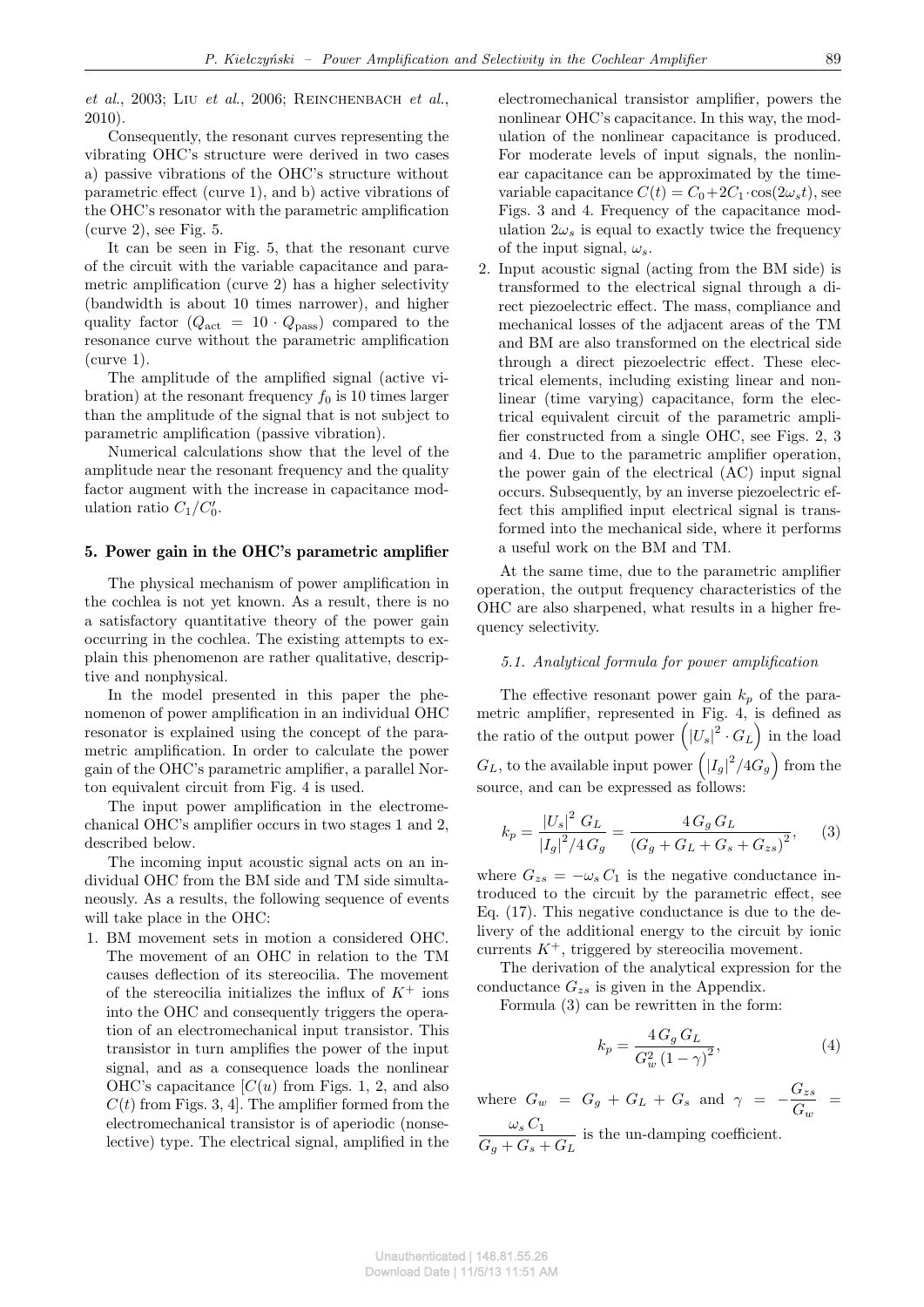The maximum power amplification is achieved when the load conductance *G<sup>L</sup>* is matched to the source conductance, i.e.,

$$
G_{Lopt} = G_g + G_s. \tag{5}
$$

Substituting Eq.  $(5)$  into Eq.  $(4)$  one has:

$$
k_{p\max} = \frac{G_g}{G_g + G_s} \frac{1}{(1 - \gamma)^2}.
$$
 (6)

If  $G_s \ll G_g$  then Eq. (6) reduces to

$$
k_{p\max} = \frac{1}{(1-\gamma)^2},\tag{7}
$$

where  $\gamma = \frac{\omega_s C_1}{2C}$  $\frac{2S}{2G_g}$  is the resulting un-damping coefficient.

Equation (7) shows that the power gain  $k_{p\,\text{max}}$  depends, among others, on the capacitance coefficient *C*1, which characterizes the level of the pumping signal. Formula (7) was used in the sequel in calculations of the power gain occurring in the OHC's parametric amplifier.

The power gain was calculated for the following set of electrical parameters for the vibrating OHC's parametric resonator (from Fig. 4):

$$
P = 10^{-14}
$$
 W,  $C'_0 = 30$  pF,  $Q_{\text{pass}} = 12$ ,

where  $P$  is the available power of an input electrical signal,  $C'_0$  is the static component of an overall capacitance of the OHC's resonator, and *Q*pass is the quality factor of the passive resonant circuit (without the parametric amplification).

The estimated value of the input power  $(P =$ 10*−*<sup>14</sup> W) corresponds to a moderate level of acoustic driving signal i.e., 50 dB. The results of calculations of the power gain and other electrical parameters characterizing the operation of the OHC's parametric amplifier from Fig. 4 are presented in Table 1.

Table 1. Coefficient of power amplification  $k_{p \max}$ , source conductance  $G_q$ , negative un-damping conductance  $G_{zs}$  introduced to the resonant circuit, input source current  $I_q$ , capacitance modulation ratio  $C_1/C_0'$ , and quality factor *Q*act of the active resonant circuit with the parametric amplification.

| Resonant<br>frequency<br>fo<br>[Hz] | $k_{p\max}$ | $2G_g$<br>[nS] | $G_{zs}$<br>[nS] | $I_g$<br>[pA] | $\frac{C_1}{C_0'}$ | $Q_{\rm act}$ |
|-------------------------------------|-------------|----------------|------------------|---------------|--------------------|---------------|
| 1000                                | 100         | 15.70          | $-14.12$         | 17.72         | 0.075              | 120           |
|                                     | 18          | 15.70          | $-11.93$         | 17.72         | 0.063              | 50.9          |
| 3000                                | 100         | 47.10          | $-42.39$         | 30.69         | 0.075              | 120           |
|                                     | 18          | 47.10          | $-35.80$         | 30.69         | 0.063              | 50.9          |

Values of the parameters used in the numerical calculations are in accordance with the experimental data obtained for mammalian cochleas (WEITZEL *et al.*, 2003; Ospeck *et al.*, 2003; Liu *et al.*, 2006; Reinchen-BACH, HUDSPETH, 2010).

As it is seen from the Table 1, the OHC's parametric amplifier can effectively provide power gain of the useful acoustic input signal. Table 1 shows also that the negative conductance *Gzs*, introduced to the resonant circuit by the parametric amplification, un-damps the circuit, and enhances the effective quality factor, *Qact*.

For low levels of input signals the governing equation for the OHC element is a nonlinear differential equation. The solution of this equation provides an augmented value of the quality factor and therefore higher value of amplification of the signal amplitude. Numerical solutions of this nonlinear differential equation will be performed in future works.

### 6. Conclusions

The theory developed in this study, explains quantitatively in a natural way the physical phenomena occurring in an individual OHC. It was shown that the phenomena of power gain and sharpening of the output amplitude frequency characteristics are particularly important. The developed theory also may explain the phenomenon of otoacoustic emission.

It was demonstrated that an individual OHC can operate as an electromechanical parametric amplifier, that can amplify the power of an input acoustic signal and improve selectivity.

Series and parallel electrical equivalent circuits of a single OHC that operates as a parametric amplifier have been established.

Physical and mathematical models describing the course of electrical signals in the developed series and parallel electric equivalent circuits have been formulated.

The derived inhomogeneous Mathieu and Ince differential equations that describe the operation of a single OHC as a parametric amplifier, have been solved numerically. Output amplitude frequency characteristics of a single OHC working as a parametric amplifier are evaluated.

Sharpening of frequency response amplitude (enhancement in quality factor and selectivity), as a result of operation of the parametric amplifier based on a variable in time capacitance, was stated.

Analytical formula for the input signal power gain occurring in the OHC's parametric amplifier was also derived. Depending on the assumed values of the parameters of equivalent circuits and driving level, the opportunity to amplify the input signal power in a wide range (from several to several hundred times) has been stated.

The developed electromechanical model of a single OHC is a physical model, not a phenomenological model. Each element of the model has its physical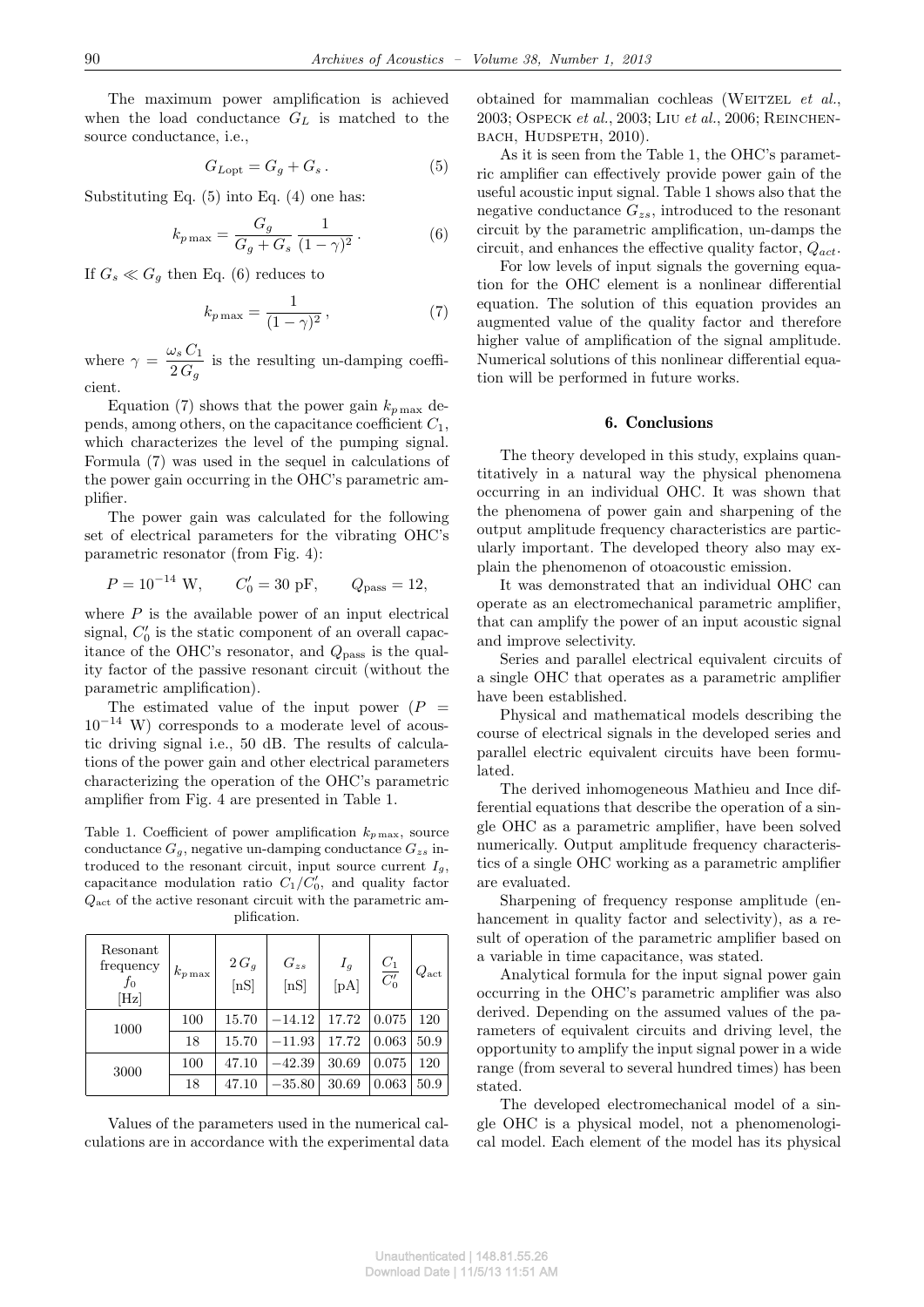counterpart in the actual structure of the cochlea. The proposed in this work a new parametric-piezoelectric model of a single OHC, along with its mathematical and electronic description, is an original contribution to the state-of-the-art in modeling of the human hearing organ.

The presence of the parametric amplification provides a sharp resonant curve of the oscillating circuit (representing a vibrating OHC), and large output signal to noise ratio.

The material presented in this paper is the first stage of the research. In the next step the author aims to develop a complete electromechanical model of the cochlea and description of the physical phenomena occurring in the whole cochlea's structure. Future analysis will be conducted on nonlinear effects occurring in the considered OHC's parametric amplifier.

The developed model conforms qualitatively to the existing experimental data. New refined theory of the hearing processes based on the piezoelectricity and parametric amplification can open new horizons for research, e.g., deeper understanding of the physical phenomena underlying auditory processes, new phenomena in musical and speech acoustics. This will allow the design of new musical instruments and audio codecs, that will be new in relation to the existing MP3 codecs.

### Appendix

The nonlinear OHC's capacitance has a bell shape voltage dependence (Iwasa, 1994), therefore it can be approximated by the following Gaussian function:

$$
C(u) = C_0 \cdot \exp(-u^2), \tag{8}
$$

where *u* is a normalized voltage.

Expanding the above formula into the Taylor series gives rise to:

$$
C(u) = C_0 \left( 1 - u^2 + \frac{1}{2} u^4 - \dots \right). \tag{9}
$$

The incoming pumping signal, that is applied across the nonlinear capacitance, can be expressed as:

$$
v = v_1 \cos(\omega t). \tag{10}
$$

The voltage given by formula (10) is next substituted into formula (9). As a consequence, the resulting time variable (time-dependent) capacitance is produced:

$$
C = C(t) = C_0 + 2C_1 \cos(2\omega_s t)
$$

$$
+ 2C_2 \cos(4\omega_s t) + \dots + \qquad (11)
$$

For the useful input electrical signal  $u_s$  of frequency  $\omega_s$ , the electric charge  $\delta Q$  resulting from the parametric effect equals (GOLDE,  $1976$ ):

$$
\delta Q = C(t)U_s. \tag{12}
$$

For a time-harmonic input signal:

$$
U_s = U_{sm} \cos(\omega_s t + \varphi_s), \tag{13}
$$

where  $\varphi_s$  is a phase shift between the pump and useful input signal, the current flowing through the time varying capacitance is given by:

$$
i(t) = \frac{d(C(t)U_s)}{dt}.
$$
\n(14)

Inserting Eqs.  $(11)–(13)$  into Eq.  $(14)$  and neglecting in Eq. (14) all components of frequency other than  $\omega_s$ one obtains:

$$
i(\omega_s t) = -C_0 U_{sm} \omega_s \sin(\omega_s t + \varphi_s)
$$

$$
- C_1 U_{sm} \omega_s \sin(\omega_s t - \varphi_s). \tag{15}
$$

The second term in Eq. (15) is due to the parametric effect and can be represented by the effective admittance  $Y_{zs}$  introduced across the  $a - a$  terminals in Fig. 4.

According to Eq. (13) and Eq. (15) the admittance *Yzs* equals:

$$
Y_{zs} = j\omega_s C_1 \exp(-2j\varphi_s) = -\omega_s C_1 \sin(2\varphi_s)
$$

$$
+ j\omega_s C_1 \cos(2\varphi_s) = G_{zs} + jB_{zs}.
$$
 (16)

For  $\varphi_s = -\pi/4$  one has:

$$
Y_{zs} = G_{zs} = -\omega_s C_1 < 0. \tag{17}
$$

Therefore, the presence of a time varying capacitance  $C_1$  gives rise to a negative conductance  $G_{zs}$  in the circuit from Fig. 4. This negative conductance can be responsible for the power gain in the OHC's parametric amplifier.

#### References

- 1. Von Bekesy G. (1960), *Experiments in Hearing*, McGrow-Hill, New York.
- 2. de Boer E. (1995), *On equivalence of locally active models of the cochlea*, Journal of the Acoustical Society of America, **98**, 3, 1400–1409.
- 3. Camalet S., Duke T., Julicher F., Prost J. (2000), *Auditory sensitivity provided by self-tuned critical oscillations of hair cells*, Proc. Natl. Acad. Sci. U.S.A., **97**, 3183–3188.
- 4. Cohen A., Furst M. (2004), *Integration of outer hair cell activity in a one-dimensional cochlear model*, Journal of the Acoustical Society of America, **115**, 5, 2185– 2192.
- 5. Deo N. V., Grosh K. (2005), *Simplified nonlinear outer hair cell models*, Journal of the Acoustical Society of America, **117**, 4, 2141–2146.
- 6. Dimitriadis E. K. (1999), *Solution of the inverse problem for a linear cochlear model: A tonotopic cochlear amplifier*, Journal of the Acoustical Society of America, **106**, 4, 1880–1892.